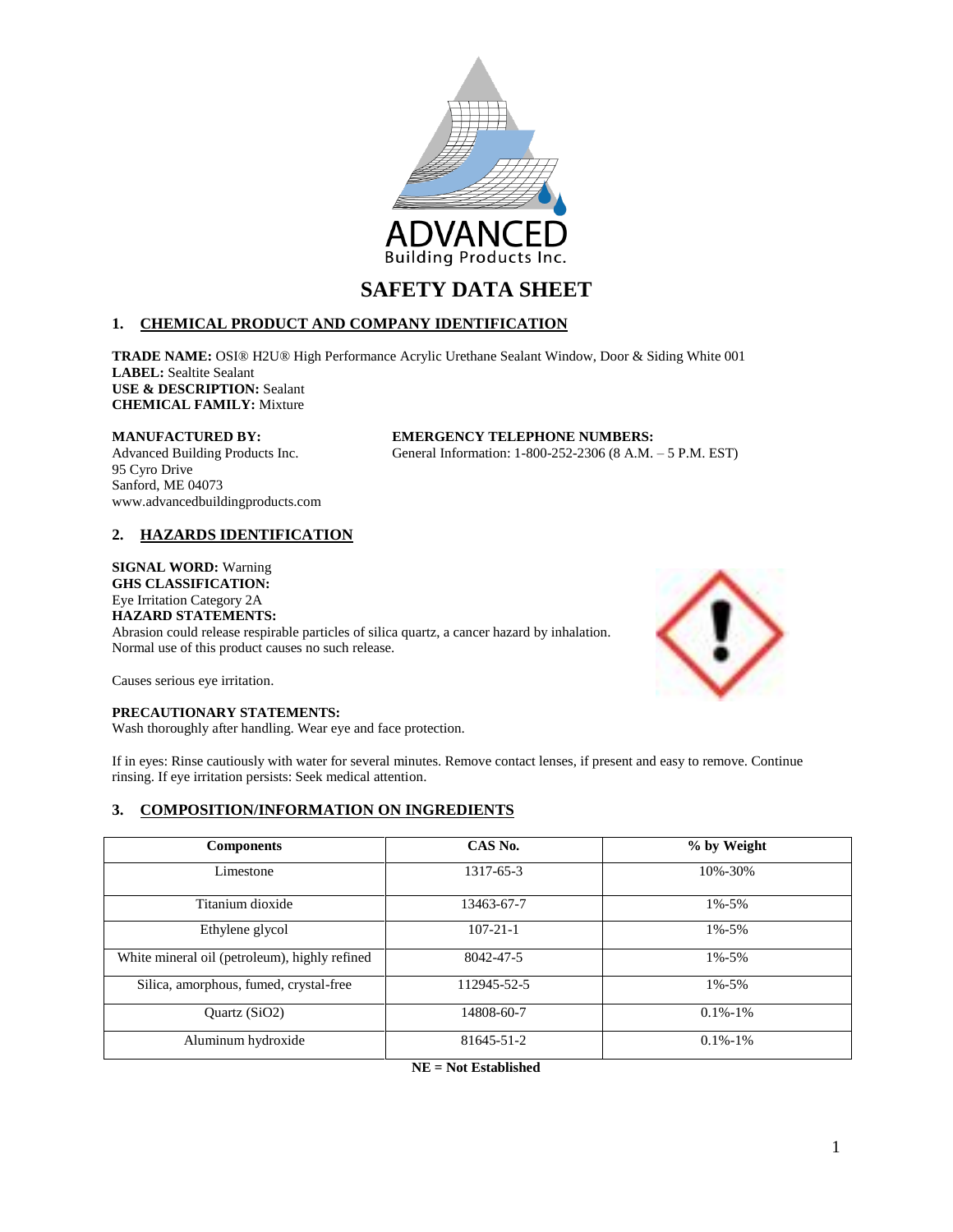

# **4. FIRST-AID MEASURES**

### **EYE CONTACT**

Immediately flush eyes with plenty of water for at least 15 minutes. If symptoms develop and persist, get medical attention.

# **SKIN CONTACT**

Wash affected area immediately with soap and water.

#### **INGESTION**

Consult a physician if necessary. DO NOT induce vomiting.

### **INHALATION**

Move to fresh air in case of accidental inhalation of vapors.

### **MOST IMPORTANT SYMPTOMS & EFFECTS**

Symptoms include irritation of the nose/throat, skin or eyes. Abrasion of cured material such as by sanding or grinding could release respirable particles of Silica Quartz which is a cancer hazard by respiration. Normal product usage does not cause releases. Not expected to be harmful by ingestion.

# **5. FIRE-FIGHTING MEASURES**

**FLASH POINT:** Not applicable

#### **LOWER EXPLOSIVE LIMIT:** Not available **UPPER EXPLOSIVE LIMIT:** Not available

**EXTINGUISHING MEDIA:** Carbon dioxide (CO2), foam, powder, water fog.

**SPECIAL FIRE FIGHTING PROCEDURES:** Use water spray to keep fire exposed containers cool and to disperse vapors.

**UNUSUAL FIRE OR EXPLOSION HAZARDS:** May liberate large quantities of dense, foul-smelling smoke which may contain unidentified toxic gasses.

**HAZARDOUS COMBUSTION PRODUCTS:** Upon decomposition, this product emits carbon monoxide, carbon dioxide, and/or low molecular weight hydrocarbons. Oxides of nitrogen.

# **6. ACCIDENTAL RELEASE MEASURES**

**PERSONAL PRECAUTIONS, PROTECTIVE EQUIPMENT AND EMERGENCY PROCEDURES:** Use personal protection recommended in Section 8, isolate the hazard area and deny entry to unnecessary and unprotected personnel.

**ENVIRONMENTAL PRECAUTIONS:** Prevent further leakage or spillage if safe to do so. DO NOT allow product to enter sewer or waterways.

**METHODS/MATERIAL FOR CONTAINMENT AND CLEANUP:** Absorb spill with inert material. Shovel material into appropriate container for disposal. Dispose of according to Federal, State, and local governmental regulations.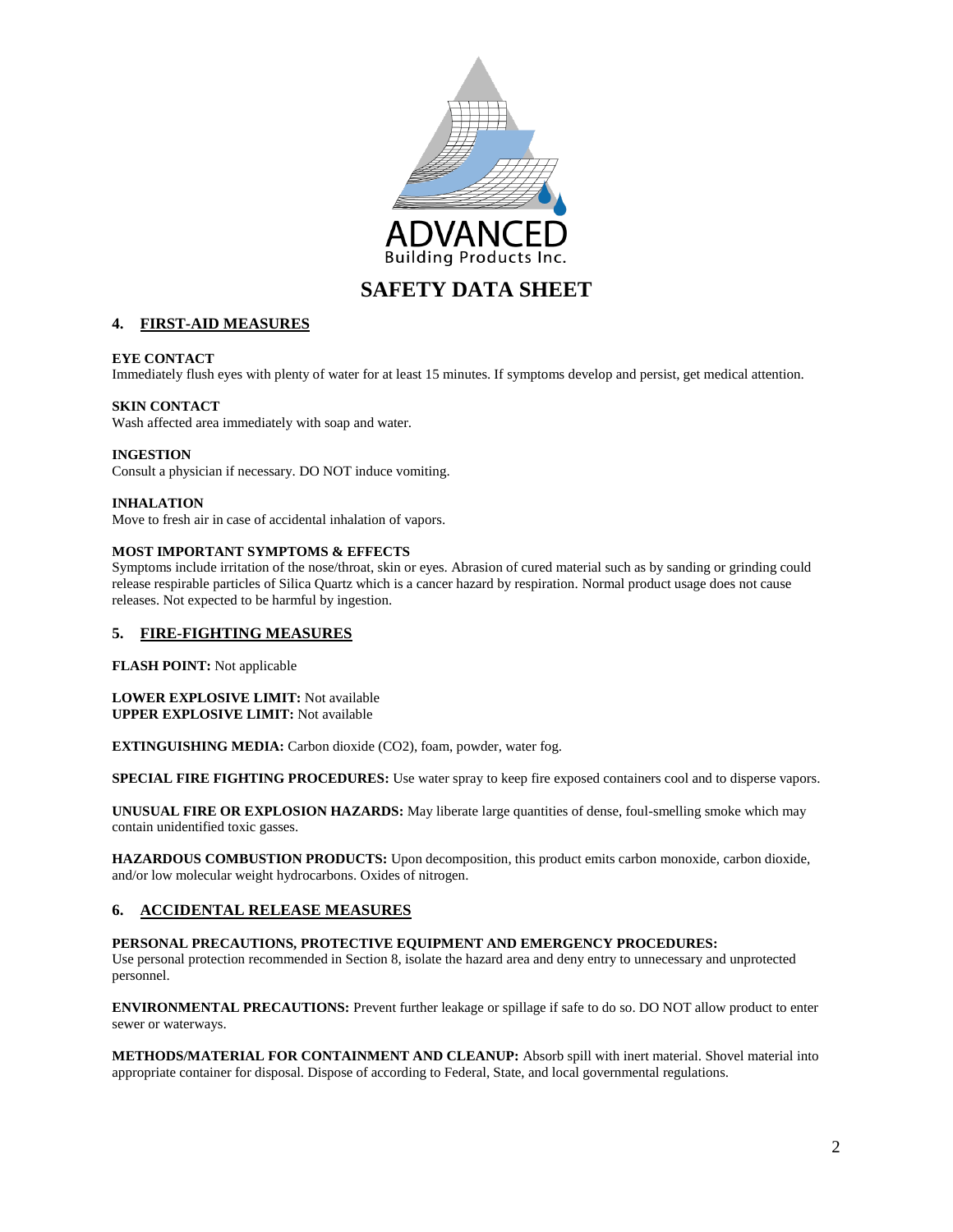

# **7. HANDLING AND STORAGE**

**PRECAUTIONS FOR SAFE HANDLING:** Avoid prolonged or repeated skin contact with this material. Keep out of the reach of children.

**PRECAUTIONS FOR SAFE STORAGE:** For safe storage, store at or above 0ºC (32ºF). Keep from freezing. Store in a cool, dry area.

## **INCOMPATIBLE MATERIALS:** None known.

# **8. EXPOSURE CONTROLS/PERSONAL PROTECTION**

| <b>Component Exposure Limits:</b> |                |                                            |              |             |          |
|-----------------------------------|----------------|--------------------------------------------|--------------|-------------|----------|
| <b>Components</b>                 | CAS No.        | <b>OSHA</b>                                | <b>ACGIH</b> |             |          |
| <b>Raw Products</b>               |                | <b>PEL</b>                                 | <b>TWA</b>   | <b>STEL</b> | Unit     |
| Limestone                         | 1317-65-3      | 5 (Respirable fraction)<br>15 (Total dust) | <b>NE</b>    | <b>NE</b>   | $mg/m^3$ |
| Titanium dioxide                  | 13463-67-7     | 15                                         | <b>NE</b>    | <b>NE</b>   | $mg/m^3$ |
| Ethylene glycol                   | $107 - 21 - 1$ | <b>NE</b>                                  | NE.          | <b>NE</b>   | NE.      |
| White mineral oil                 | 8042-47-5      | 5                                          | <b>NE</b>    | NE          | $mg/m^3$ |
| (petroleum), highly refined       |                |                                            |              |             |          |
| Silica, amorphous, fumed,         | 112945-52-5    | 0.8                                        | <b>NE</b>    | <b>NE</b>   | $mg/m^3$ |
| crystal-free                      |                |                                            |              |             |          |
| Ouartz $(SiO2)$                   | 14808-60-7     | 0.1 (Respirable fraction)                  | <b>NE</b>    | <b>NE</b>   | $mg/m^3$ |
|                                   |                | 0.3 (Total dust)                           |              |             |          |
| Aluminum hydroxide                | 81645-51-2     | 5 (Respirable fraction)                    | <b>NE</b>    | <b>NE</b>   | $mg/m^3$ |
|                                   |                | 15 (Total dust)                            |              |             |          |

**NE = Not Established**

# **VENTILATION/ENGINEERING MEASURES:**

Use local ventilation if general ventilation is insufficient to maintain vapor concentration below established exposure limits.

#### **RESPIRATORY PROTECTION:**

If ventilation is not sufficient to effectively prevent buildup of aerosols, mists or vapors, appropriate NIOSH/ MSHA respiratory protection must be provided.

## **SKIN PROTECTION:**

Use impermeable gloves and protective clothing as necessary to prevent skin contact.

# **EYE/FACE PROTECTION:**

Safety goggles or safety glasses with side shields.

# **9. PHYSICAL AND CHEMICAL PROPERTIES**

| <b>PROPERTY</b>             | <b>COMPONENT</b> |
|-----------------------------|------------------|
| Color:                      | Solid            |
| <b>Physical State:</b>      | White (Paste)    |
| <b>Solubility in Water:</b> | Soluble          |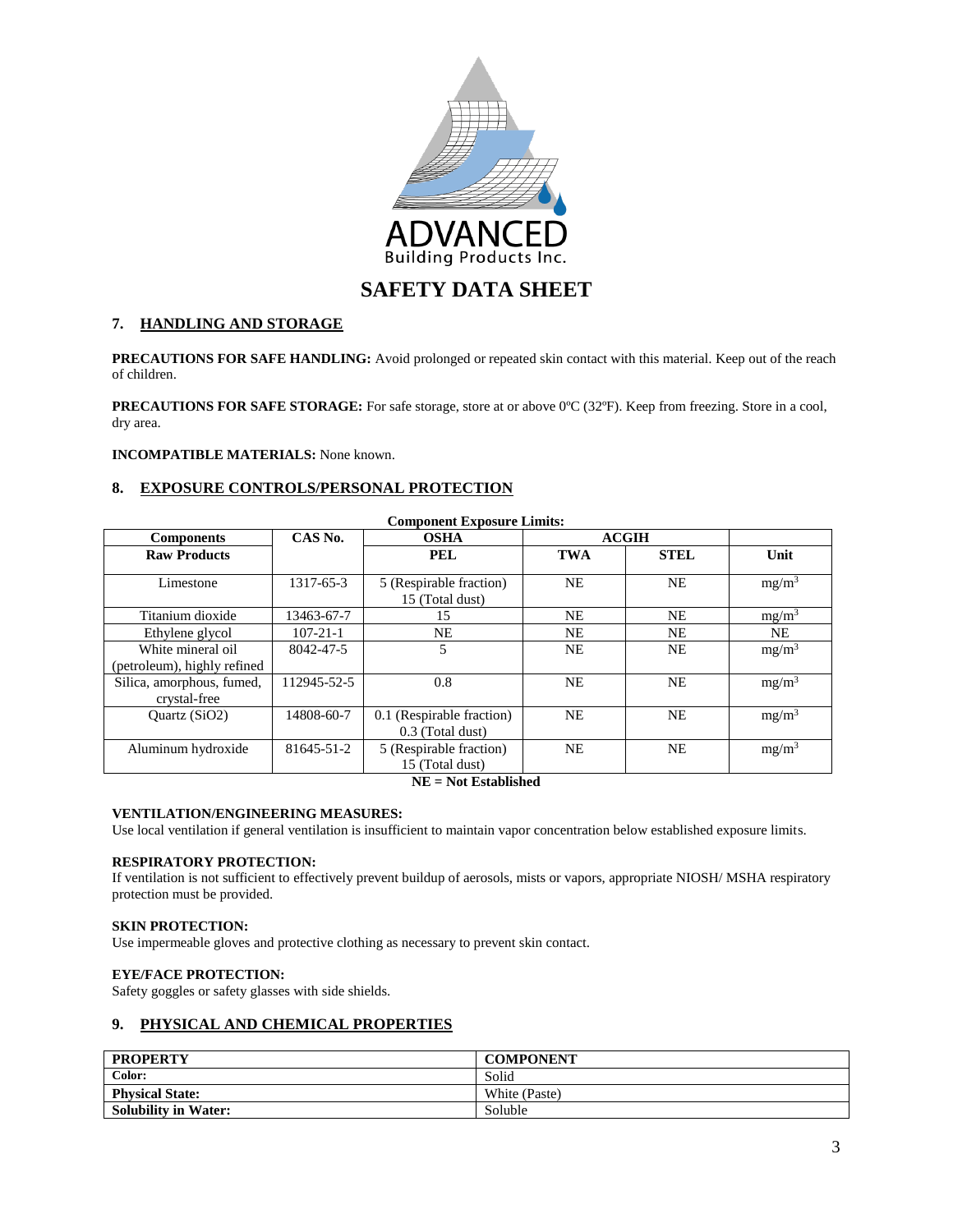

| <b>Melting Point:</b>                    | Not available    |
|------------------------------------------|------------------|
| Specific Gravity (water $= 1$ ):         | Heavier than air |
| <b>Bulk Density (lb/ft<sup>3</sup>):</b> | Not available    |
| Odor:                                    | Mild, acrylic    |
| <b>Percent Volatiles:</b>                | 0.3%             |
| pH:                                      | 7.3/8.5          |
| <b>Oxidizing Properties:</b>             | Not available    |
| Evaporation Rate (butyl acetate $= 1$ ): | < 0.5            |
| Vapor Density $(Air = 1)$ :              | Heavier than air |
| <b>Boiling Point:</b>                    | 100°C (212°F)    |
| <b>Auto Ignition Temperature:</b>        | Not available    |
| <b>Flash Point:</b>                      | Not applicable   |

# **10. STABILITY AND REACTIVITY**

**REACTIVITY:** Stable under normal conditions of storage or use.

**HAZARDOUS REACTIONS:** Will not occur.

**INCOMPATIBILITY (MATERIALS TO AVOID):** This product may react with oxidizing agents.

**HAZARDOUS DECOMPOSITION PRODUCTS:** Upon decomposition, this product emits carbon monoxide, carbon dioxide and/or low molecular weight hydrocarbons. Oxides of nitrogen.

**CONDITIONS TO AVOID:** DO NOT freeze.

#### **11. TOXICOLOGICAL INFORMATION**

# **RELEVANT ROUTES OF EXPOSURE:** Inhalation, skin contact.

# **POTENTIAL CHRONIC HEALTH EFFECTS:**

#### **INHALATION**

May cause irritation to nose and throat. Abrasion of cured material such as by sanding or grinding could release respirable particles of silica quartz, a cancer hazard by inhalation. Normal use of this product causes no such release.

#### **SKIN CONTACT**

May cause slight irritation to skin.

#### **EYE CONTACT**

May cause slight irritation to eyes on contact.

#### **INGESTION**

Not expected to be harmful by ingestion. Ingestion of large amounts may produce gastrointestinal disturbances including irritation, nausea, and diarrhea.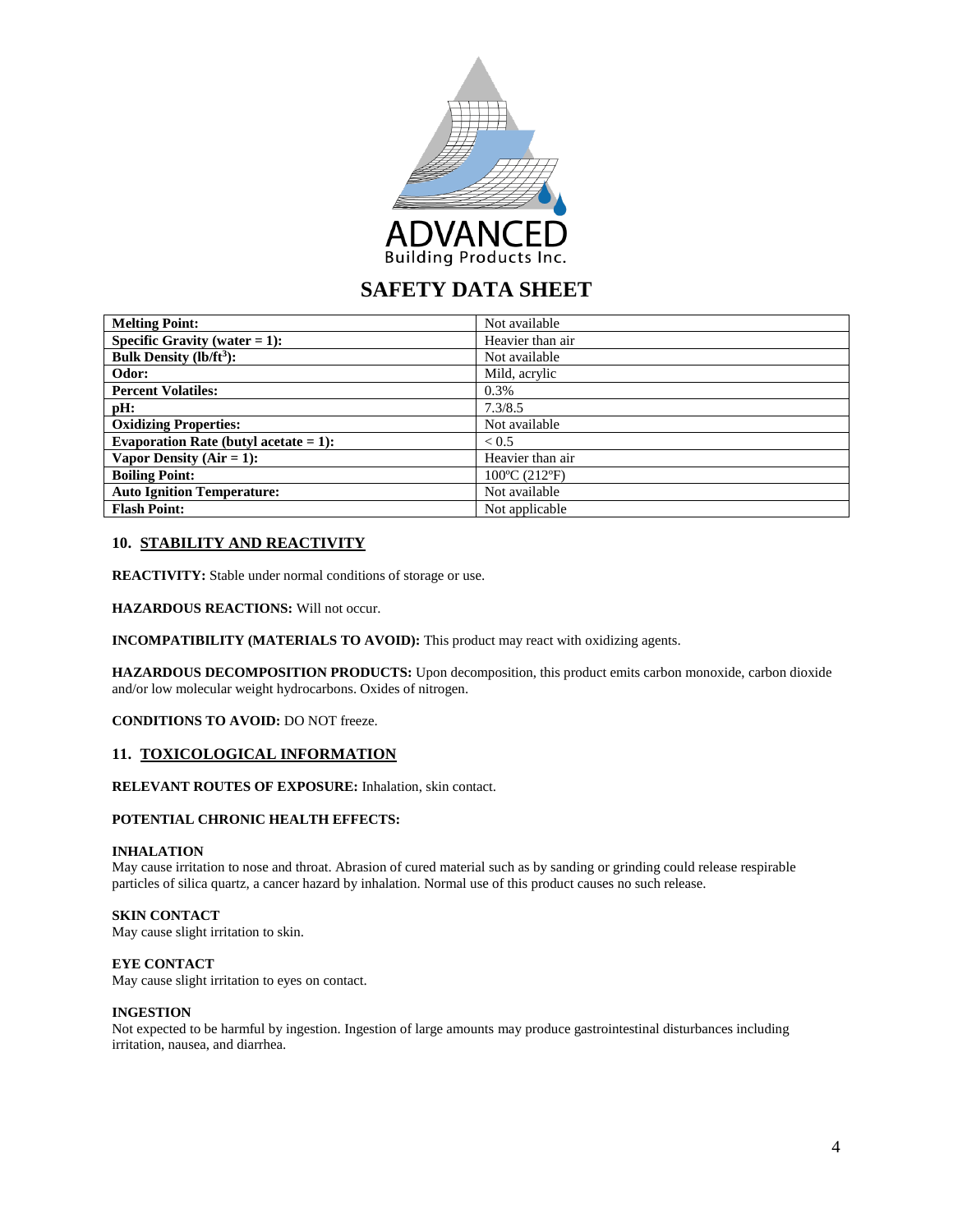

| <b>HAZARDOUS COMPONENT(S)</b>                    | LD50s and LC50s                                                    | <b>IMMEDIATE AND DELAYED</b><br><b>HEALTH EFFECTS</b>                                                     |
|--------------------------------------------------|--------------------------------------------------------------------|-----------------------------------------------------------------------------------------------------------|
| Limestone                                        | None                                                               | Nuisance dust                                                                                             |
| Titanium dioxide                                 | None                                                               | Irritant, respiratory, some evidence of<br>carcinogenicity                                                |
| Ethylene glycol                                  | Oral LD50 (RAT) = 5.89 g/kg<br>Dermal LD50 (RABBIT) = $9530$ mg/kg | Blood, bone marrow, central nervous<br>system, developmental, eyes, irritant,<br>kidney, liver, metabolic |
| White mineral oil (petroleum), highly<br>refined | None                                                               | Irritant                                                                                                  |
| Silica, amorphous, fumed, crystal-free           | None                                                               | Nuisance dust                                                                                             |
| Quartz (SiO2)                                    | None                                                               | Immune system, lung, some evidence of<br>carcinogenicity                                                  |
| Aluminum hydroxide                               | Oral LD50 (RAT) $>=$ 5000 mg/kg                                    | Irritant, lung, respiratory                                                                               |

| <b>HAZARDOUS COMPONENT(S)</b>                    | NTP CARCINOGEN                  | <b>IARC CARCINOGEN</b> | <b>OSHA CARCINOGEN</b><br>(Specifically Regulated) |
|--------------------------------------------------|---------------------------------|------------------------|----------------------------------------------------|
| Limestone                                        | No                              | No                     | No                                                 |
| Titanium dioxide                                 | No                              | Group 2B               | No                                                 |
| Ethylene glycol                                  | N <sub>o</sub>                  | No                     | No                                                 |
| White mineral oil (petroleum),<br>highly refined | No                              | No                     | No                                                 |
| Silica, amorphous, fumed, crystal-<br>free       | No                              | No                     | No                                                 |
| Quartz (SiO2)                                    | Known to be human<br>carcinogen | Group 1                | No                                                 |
| Aluminum hydroxide                               | No                              | No                     | No                                                 |

# **12. ECOLOGICAL INFORMATION**

**ECOTOXICITY:** Not available.

**PERSISTENCE AND DEGRADABILITY:** Not available.

**POTENTIAL FOR BIOACCUMULATION:** Not available.

**SOIL MOBILITY:** Not available.

**OTHER ADVERSE EFFECTS (OZONE, ETC.):** Not available.

# **13. DISPOSAL CONSIDERATIONS**

**RECOMMENDED METHOD OF DISPOSAL:** Dispose of according to federal, state and local governmental regulations.

**HAZARDOUS WASTE NUMBER:** It is the responsibility of the user to determine if an item is hazardous as defined in the Resource Conservation and Recovery Act (RCRA) at the time of disposal. Product uses, transformations, mixtures, processes,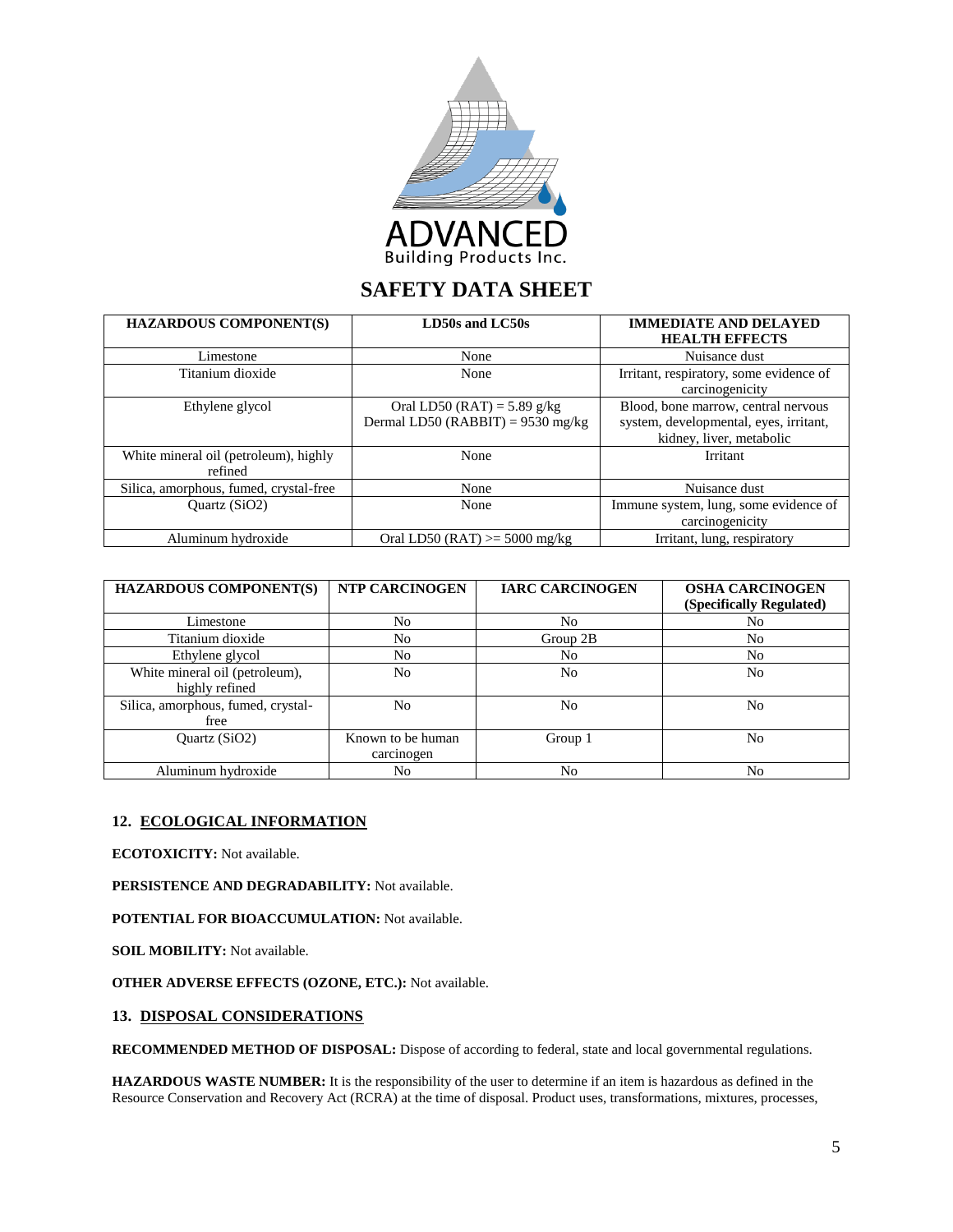

etc., may render the resulting material hazardous, under the criteria of ignitability, corrosivity, reactivity and toxicity characteristics of the Toxicity Characteristics Leaching Procedure (TCLP) 40 CFR 261.20-24.

#### **14. TRANSPORT INFORMATION**

**The transport information provided in this section only applies to the material/formulation itself, and is not specific to any package/configuration.**

**U.S. Department of Transportation Ground (49 CFR)**

**Proper shipping name:** Not regulated **Hazard class or division:** None **Identification number:** None **Packing group:** None

## **International Air Transportation (ICAO/IATA)**

**Proper shipping name:** Not regulated **Hazard class or division:** None **Identification number:** None **Packing group:** None

**Water Transportation (IMO/IMDG)**

**Proper shipping name:** Not regulated **Hazard class or division:** None **Identification number:** None **Packing group:** None

# **15. REGULATORY INFORMATION**

## **United States Regulatory Information**

**TSCA 8 (b) Inventory Status:** All components are listed or are exempt from listing on the Toxic Substances Control Act Inventory.

**TSCA 12 (b) Export Notification:** None above reporting de minimis.

**CERCLA/SARA Section 302 EHS:** None above reporting de minimis.

**CERCLA/SARA Section 311/312:** Immediate Health, Delayed Health

**CERCLA/SARA Section 313:** This product contains the following toxic chemicals subject to the reporting requirements of section 313 of the Emergency Planning and Community Right-To-Know Act of 1986 (40 CFR 372).

Ethylene glycol (CAS# 107-21-1).

**California Proposition 65:** This product contains a chemical known in the State of California to cause cancer. This product contains a chemical known to the State of California to cause birth defects or other reproductive harm.

### **Canada Regulatory Information**

**CEPA DSL/NDSL Status:** All components are listed on or are exempt from listing on the Canadian Domestic Substances List.